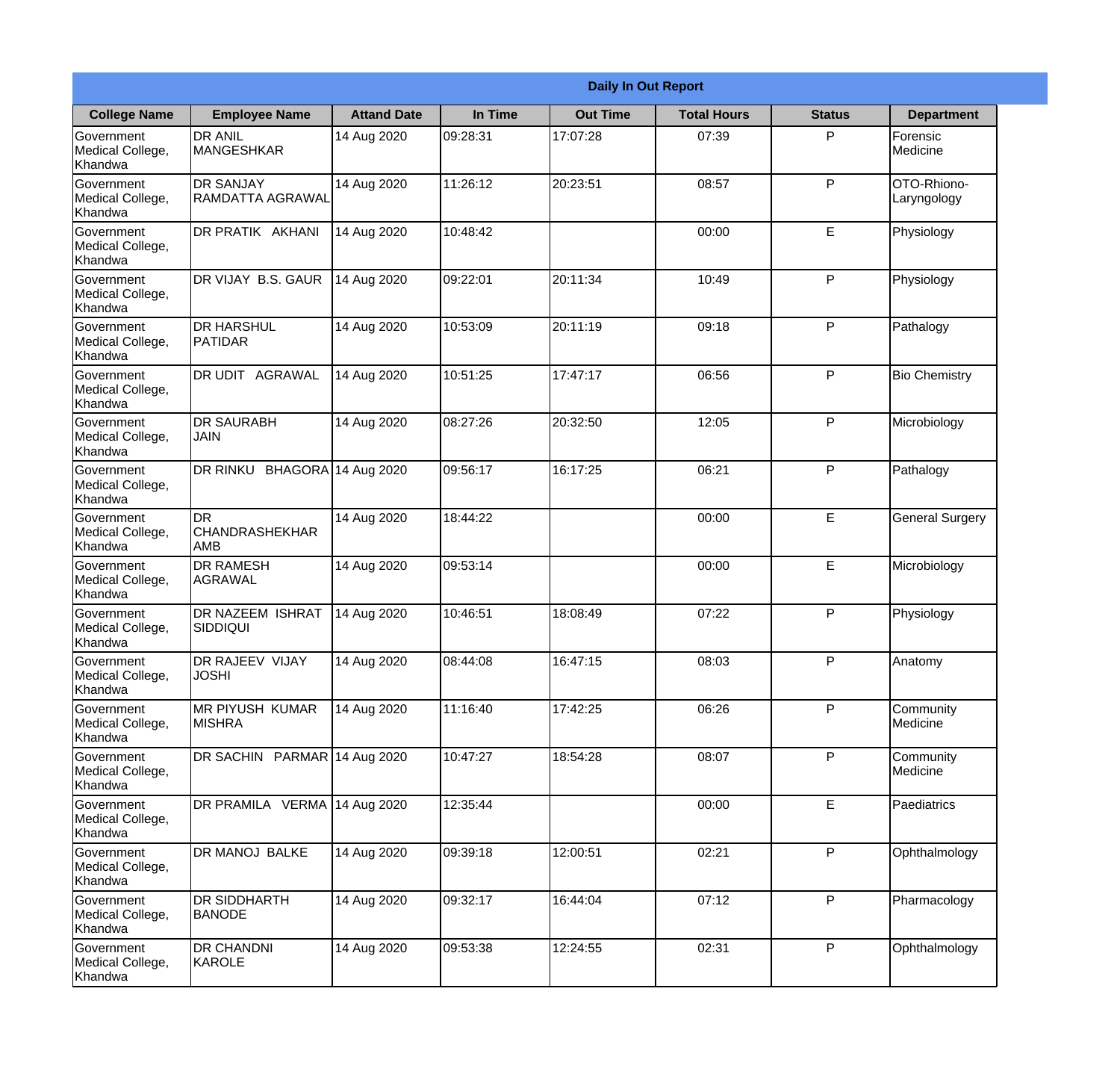| <b>Designation</b>                    | Category      |
|---------------------------------------|---------------|
| Assistant Professor   Para Clinical   |               |
| Professor                             | Clinical      |
| Assistant Professor   Non Clinical    |               |
| Associate Professor Non Clinical      |               |
| Assistant Professor   Para Clinical   |               |
| Associate Professor Non Clinical      |               |
| Associate Professor Para Clinical     |               |
| Assistant Professor   Para Clinical   |               |
| Assistant Professor   Clinical        |               |
| <b>Assistant Professor</b>            | Para Clinical |
| Professor                             | Non Clinical  |
| Assistant Professor   Non Clinical    |               |
| Statistician                          | Para Clinical |
| Assistant Professor   Para Clinical   |               |
| Professor                             | Clinical      |
| <b>Assistant Professor</b>            | Clinical      |
| Associate Professor   Para Clinical   |               |
| <b>Assistant Professor   Clinical</b> |               |

## **Daily In Out Report**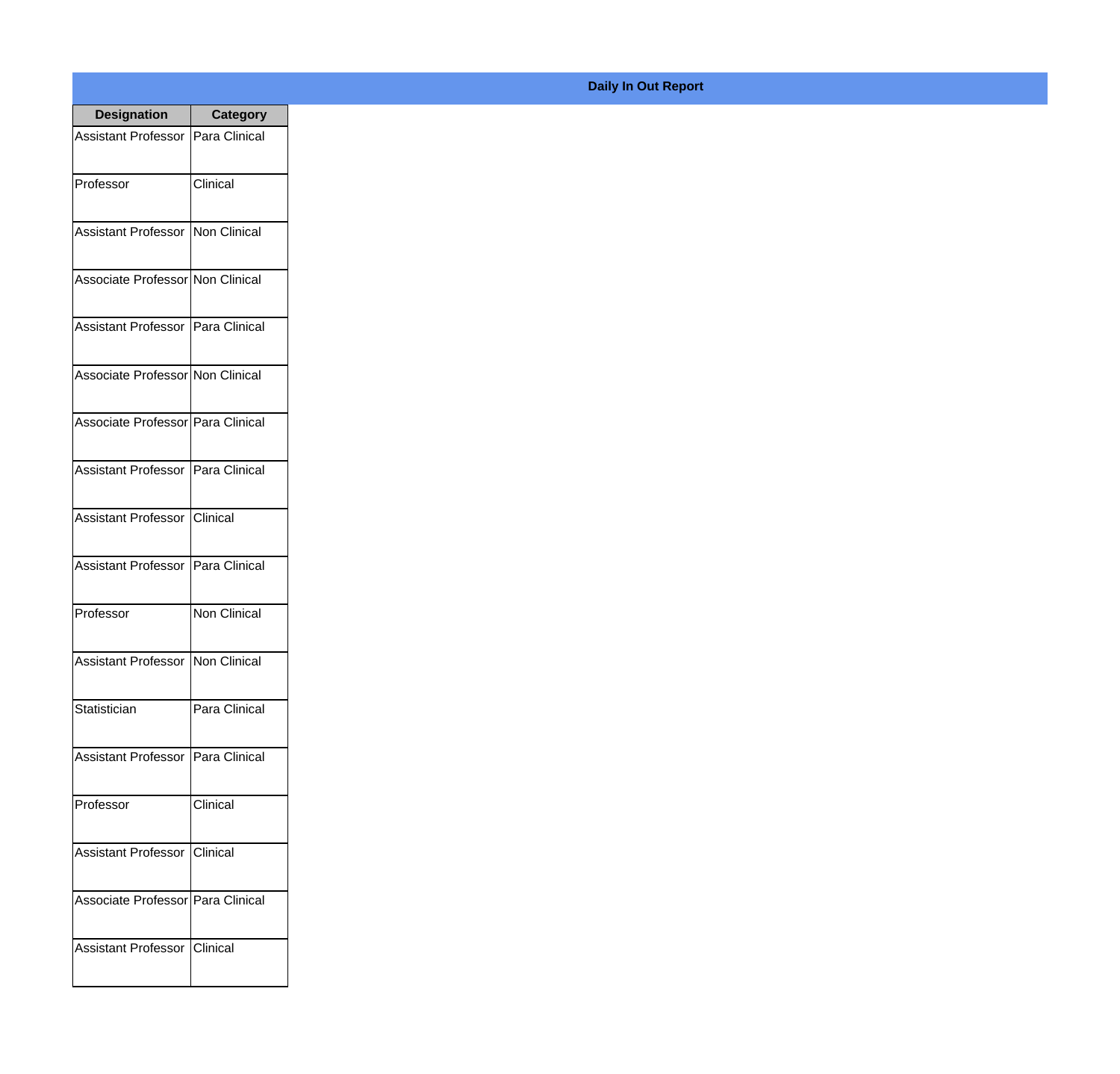|                                                  |                                                       |             |          |          | <b>Daily In Out Report</b> |    |                                        |
|--------------------------------------------------|-------------------------------------------------------|-------------|----------|----------|----------------------------|----|----------------------------------------|
| Government<br>Medical College,<br>Khandwa        | DR PRIYA KAPOOR<br><b>KAPOOR</b>                      | 14 Aug 2020 | 10:18:11 | 17:13:13 | 06:55                      | P  | Pathalogy                              |
| <b>Government</b><br>Medical College,<br>Khandwa | <b>DR SAPNA</b><br><b>MAHESHRAM</b>                   | 14 Aug 2020 | 11:12:26 | 17:16:53 | 06:04                      | P  | Community<br>Medicine                  |
| Government<br>Medical College,<br>Khandwa        | <b>DR SEEMA</b><br><b>SUDHAKARRAO</b><br><b>SUTAY</b> | 14 Aug 2020 | 10:52:23 | 19:46:14 | 08:54                      | P  | Forensic<br>Medicine                   |
| Government<br>Medical College,<br>Khandwa        | <b>DR ANANT</b><br><b>TUKARAM PAWAR</b>               | 14 Aug 2020 | 10:40:25 | 18:54:34 | 08:14                      | P  | Community<br>Medicine                  |
| Government<br>Medical College,<br>Khandwa        | <b>DR RAJU</b>                                        | 14 Aug 2020 | 09:25:04 | 17:46:59 | 08:21                      | P  | Forensic<br>Medicine                   |
| Government<br>Medical College,<br>Khandwa        | <b>DR MAHENDRA</b><br>PANWAR                          | 14 Aug 2020 | 09:27:39 |          | 00:00                      | E  | Orthopaedics                           |
| Government<br>Medical College,<br>Khandwa        | <b>DR RANJEET</b><br><b>BADOLE</b>                    | 14 Aug 2020 | 10:46:54 | 16:19:27 | 05:33                      | P  | <b>General Medicine</b>                |
| Government<br>Medical College,<br>Khandwa        | <b>DR ASHOK</b><br><b>BHAUSAHEB NAJAN</b>             | 14 Aug 2020 | 09:57:26 | 17:07:34 | 07:10                      | P  | Forensic<br>Medicine                   |
| Government<br>Medical College,<br>Khandwa        | <b>DR SANGEETA</b><br><b>CHINCHOLE</b>                | 14 Aug 2020 | 10:38:21 | 16:23:50 | 05:45                      | P  | Physiology                             |
| <b>Government</b><br>Medical College,<br>Khandwa | DR NEERAJ KUMAR                                       | 14 Aug 2020 | 09:02:28 | 13:26:18 | 04:24                      | P  | Dentisry                               |
| <b>Government</b><br>Medical College,<br>Khandwa | DR SUNIL BAJOLIYA                                     | 14 Aug 2020 | 10:27:52 |          | 00:00                      | E  | OTO-Rhiono-<br>Laryngology             |
| Government<br>Medical College,<br>Khandwa        | DR NISHA MANDLOI<br><b>PANWAR</b>                     | 14 Aug 2020 | 09:39:30 | 09:39:41 | 00:00                      | P  | <b>Obstetrics &amp;</b><br>Gynaecology |
| Government<br>Medical College,<br>Khandwa        | DR NISHA MANDLOI<br><b>PANWAR</b>                     | 14 Aug 2020 | 17:01:22 | 17:01:31 | 00:00                      | P  | Obstetrics &<br>Gynaecology            |
| Government<br>Medical College,<br>Khandwa        | <b>DR SATISH</b><br><b>CHANDEL</b>                    | 14 Aug 2020 | 10:34:14 |          | 00:00                      | E. | Pharmacology                           |
| Government<br>Medical College,<br>Khandwa        | DR YASHPAL RAY                                        | 14 Aug 2020 | 11:04:44 | 17:51:53 | 06:47                      | P  | Anatomy                                |
| Government<br>Medical College,<br>Khandwa        | MOHIT GARG                                            | 14 Aug 2020 | 10:47:05 |          | 00:00                      | E  | <b>General Medicine</b>                |